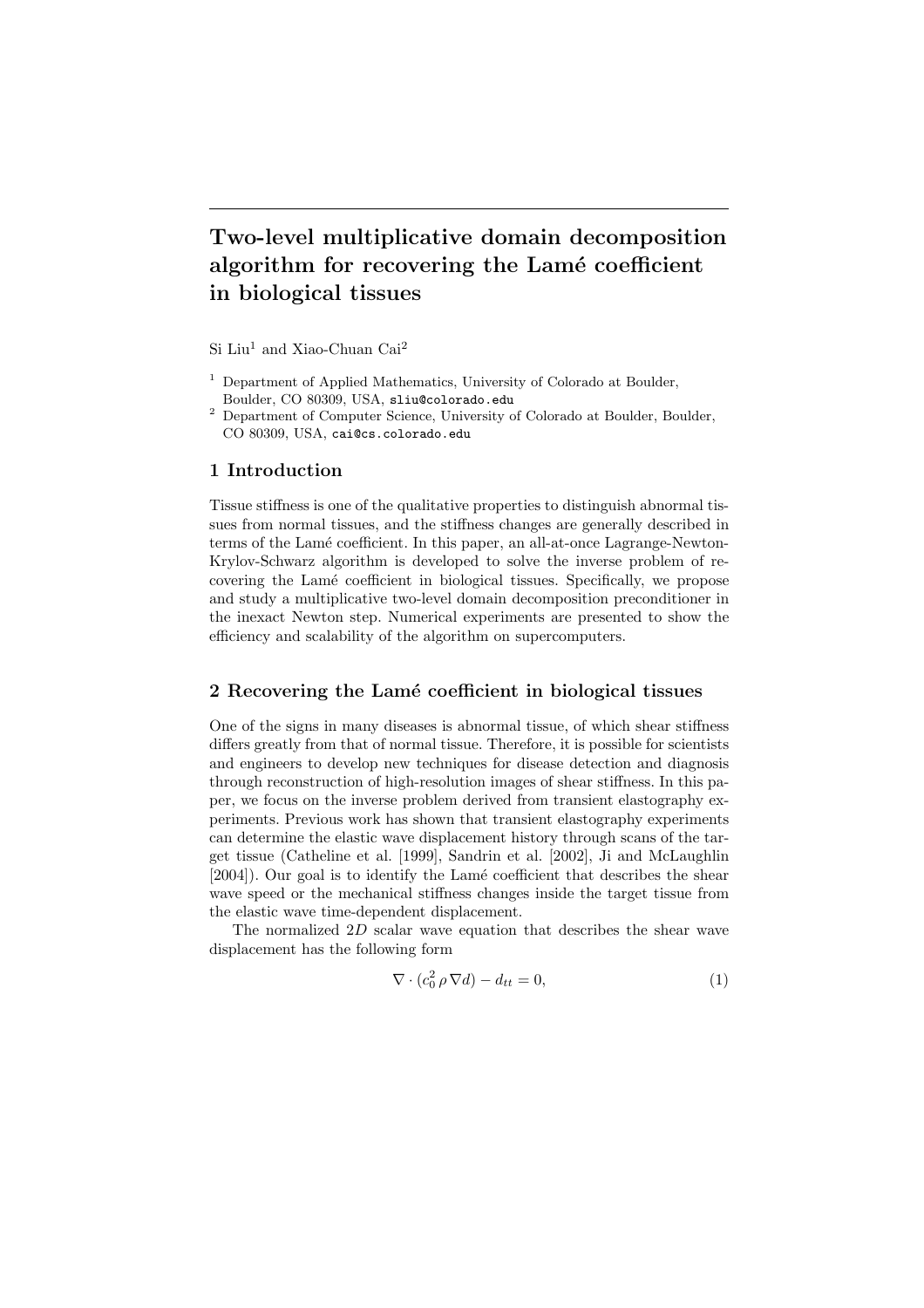#### 2 Si Liu and Xiao-Chuan Cai

with the boundary condition  $\frac{\partial d}{\partial y} = g(t)$  at  $y = 0$ , where  $d(x, y, t)$  describes the local time-dependent displacement inside the tissue,  $c_0$  represents the speed of the background shear wave, and  $q(t)$  describes the boundary source.  $\rho$  is called the Lamé coefficient, representing the stiffness profile of the tissue. Practically,  $\rho$  and  $d$  are generally twice continuously differentiable.

Without losing generality, we restrict ourselves to 2D domain problems:

$$
\Omega = \{(x, y) \in \mathbb{R} \times \mathbb{R}, -6 (cm) \le x \le 6 (cm), 0 (cm) \le y \le 12 (cm)\}\
$$

with piecewise smooth boundary  $\Gamma = \partial\Omega$  and outer unit normal n. For convenience, the boundary  $\Gamma$  is separated into four pieces and is named as the North  $(y = 0)$ , South  $(y = 12)$ , West  $(x = -6)$ , and East  $(x = 6)$  boundary, respectively.

We then take the Fourier transform of (1) and obtain the following Helmholtz equation:

$$
-\nabla \cdot (\rho \nabla u) - k^2 u = 0, \text{ for } y > 0 \tag{2}
$$

with the boundary conditions

$$
\begin{cases}\n\frac{\partial u}{\partial r} = f(\tau), \text{ at } y = 0, \\
\lim_{r \to \infty} \frac{1}{\sqrt{r}} \left( \frac{\partial u_s}{\partial r} - \tilde{i}k u_s \right) = 0, \text{ for the scattered field } u^s,\n\end{cases}
$$
\n(3)

where  $u$  and  $f$  are the Fourier transform of  $d$  and  $q$ .

Here, the spatial variable r equals  $\sqrt{x^2 + y^2}$ . The wave number k equals  $\tau/c_0$ . *u* is the total field  $u = u^i + u^s$ , which is the sum of the incident wave  $u^i$ and the scattered field  $u^s$ .  $u^i$  equals  $\frac{1}{ik} f e^{\tilde{i}ky}$ , where  $\tilde{i}$  represents the imaginary unit  $\sqrt{-1}$  throughout this paper.

Furthermore, the experiments of Catheline et al. show that there exists a dominant frequency represented as  $\tau^*$ , called the central frequency (Ji and McLaughlin [2004], McLaughlin and Renzi [2006], Catheline et al. [1999]). The largest contribution of the Fourier transform is at this central frequency. Consequently, we evaluate the equation  $(2)$  and  $(3)$  at the central frequency  $\tau^*$  and arrive at the following equations:

$$
\begin{cases}\n-\nabla \cdot (\rho \nabla u) - k^2 u = 0, & (x, y) \in \Omega \\
\frac{\partial u}{\partial n} = f, & \text{North boundary} \\
\frac{\partial u}{\partial n} - \tilde{i}ku = 0, & \text{South boundary} \\
\frac{\partial u}{\partial n} - \tilde{i}ku = -fe^{\tilde{i}ky}, & \text{East boundary and West boundary.} \n\end{cases}
$$
\n(4)

We hereby focus on the inverse problem of recovering a high resolution image of the coefficient  $\rho$  from the observed data of u and the corresponding boundary conditions in (4).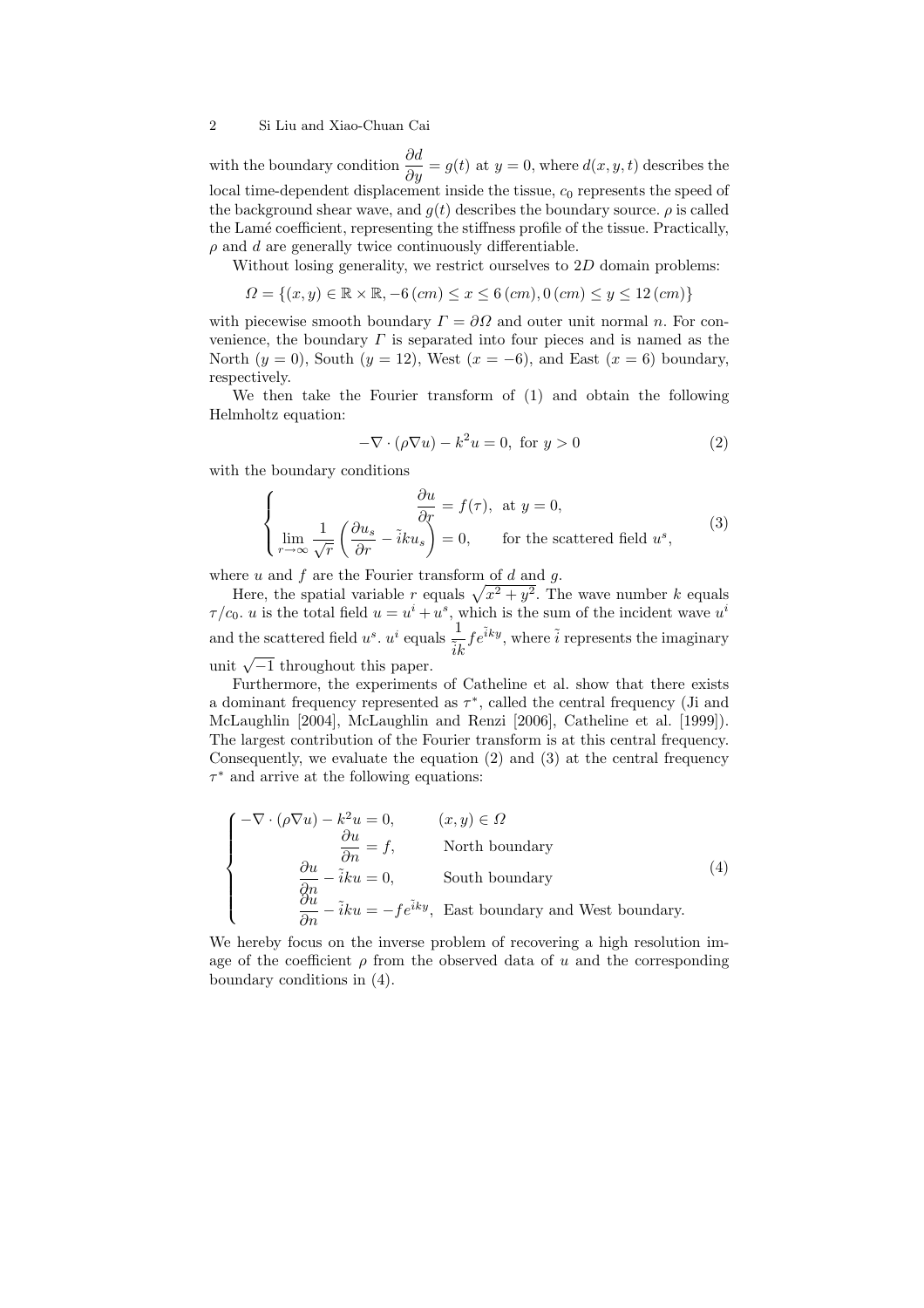# 3 Lagrange-Newton-Krylov-Schwarz algorithm

To solve the inverse problem of recovering  $\rho$  from u, we apply the Tikhonov regularization method and solve the following minimization problem:

minimize 
$$
J(\rho, u) = \frac{1}{2} \int_{\Omega} |u - z|^2 d\Omega + \frac{\beta}{2} \int_{\Omega} |\nabla \rho|^2 d\Omega,
$$
 (5)

where  $z(x, y)$  denotes the measured value of  $u(x, y)$ . This minimization problem is subject to  $(4)$ , and the semi- $H<sup>1</sup>$  norm is applied as the regularization because of the continuous differentiability of  $\rho$ .

To solve this constraint optimization problem, we introduce the Lagrangian functional  $\mathcal L$  as:

$$
\mathcal{L}(\rho, u, \lambda) = \frac{1}{2} \int_{\Omega} (u_1 - z_1)^2 \, d\Omega + \frac{1}{2} \int_{\Omega} (u_2 - z_2)^2 \, d\Omega + \frac{\beta}{2} \int_{\Omega} |\nabla \rho|^2 \, d\Omega \n+ \int_{\Omega} \rho \nabla u_1 \cdot \nabla \lambda_1 \, d\Omega - \int_{\Omega} k^2 u_1 \lambda_1 \, d\Omega \n- \int_{\mathcal{N}} f \rho \lambda_1 \, d\Gamma + \int_{\mathcal{S}} k u_2 \rho \lambda_1 \, d\Gamma + \int_{\mathcal{E}} \& \mathcal{W} \left( k u_2 + f \cos(ky) \right) \rho \lambda_1 \, d\Gamma \n+ \int_{\Omega} \rho \nabla u_2 \cdot \nabla \lambda_2 \, d\Omega - \int_{\Omega} k^2 u_2 \lambda_2 \, d\Omega \n- \int_{\mathcal{S}} k u_1 \rho \lambda_2 \, d\Gamma - \int_{\mathcal{E}} \& \mathcal{W} \left( k u_1 - f \sin(ky) \right) \rho \lambda_2 \, d\Gamma,
$$
\n(6)

where  $u_1$  and  $u_2$  represent the real and imaginary parts of  $u$ ,  $z_1$  and  $z_2$  represent the real and imaginary parts of z, and  $\lambda_1$  and  $\lambda_2$  are the corresponding Lagrange multipliers.

The solution of the minimization problem is then obtained by solving the following saddle-point system:

$$
\begin{cases}\nF^{(\rho)} \equiv \frac{\partial \mathcal{L}}{\partial \rho} \equiv -\beta \Delta \rho + \nabla Re(u) \cdot \nabla Re(\lambda) + \nabla Imag(u) \cdot \nabla Imag(\lambda) = 0 \\
F^{(u)} \equiv \frac{\partial \mathcal{L}}{\partial u} \equiv (u - z) - \nabla \cdot (\rho \nabla \lambda) - k^2 \lambda = 0 \\
F^{(\lambda)} \equiv \frac{\partial \mathcal{L}}{\partial \lambda} \equiv -\nabla \cdot (\rho \nabla u) - k^2 u = 0.\n\end{cases}
$$
\n(7)

With a finite difference discretization of the saddle-point system and a fully coupled ordering of the variables and the equations, we obtain a large system of nonlinear equations  $F(X) = 0$  (Cai et al. [2009]). This system is then solved by an inexact Newton method, and the Newton step is computed by:

$$
X_{k+1} = X_k + \xi_k \Delta X_k, \quad k = 0, 1, ...
$$
  
\n
$$
J(X_k) \Delta X_k = -F(X_k),
$$
\n(8)

where  $X_0$  is an initial approximation,  $J(X_k) = F'(X_k)$  is the Jacobian matrix at  $X_k$ , and  $\xi_k$  is the steplength determined by a linesearch procedure.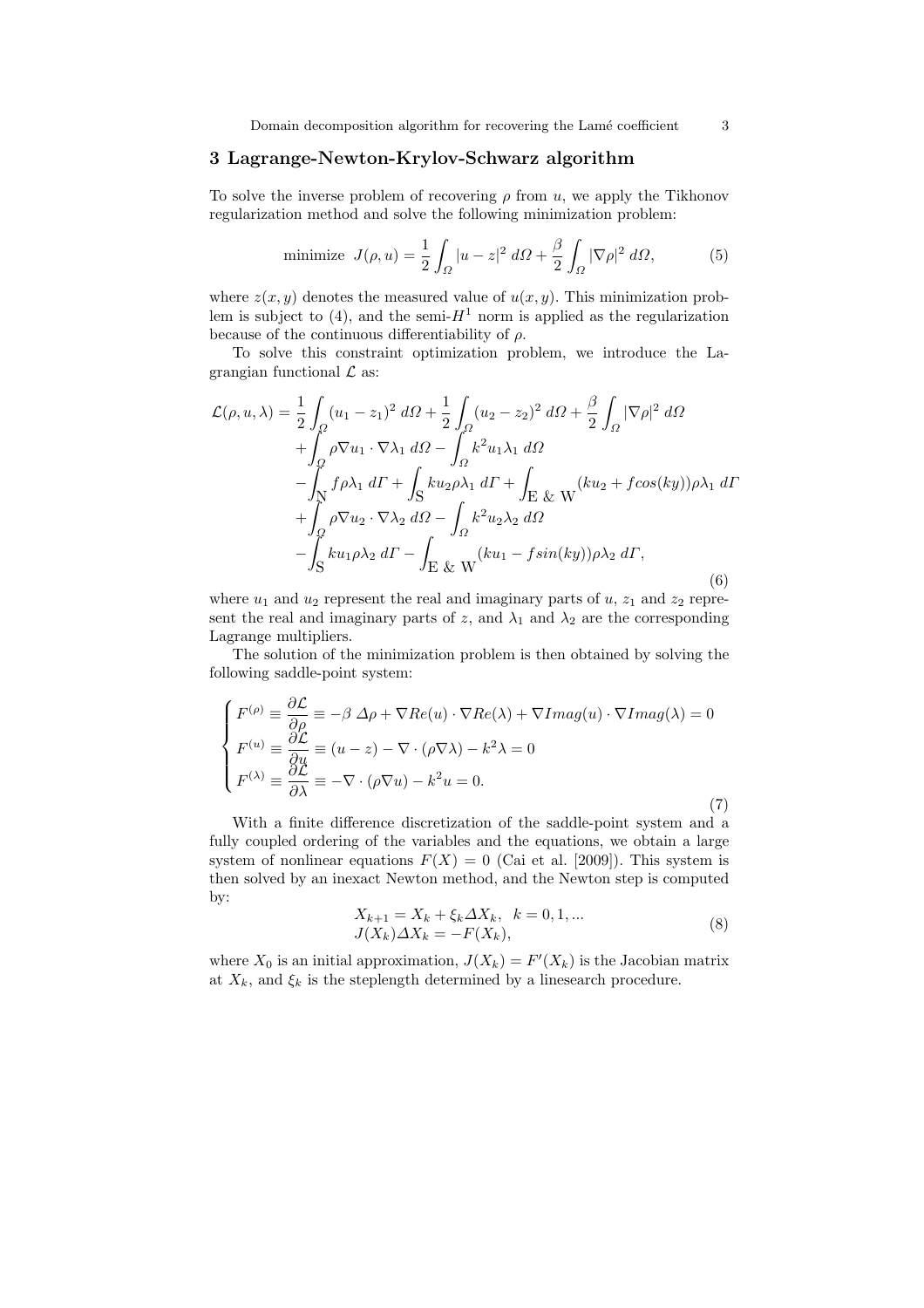#### 4 Si Liu and Xiao-Chuan Cai

The generalized minimal residual method (GMRES) is applied to solve the Jacobian system, and the key step is to employ a good preconditioner. In our algorithm, the two-level multiplicative domain decomposition preconditioner is applied as a right preconditioner, and the preconditioning matrix is defined as:

$$
M_{mult}^{-1} = A^{-1} [I - (I - AM_{AS}^{-1})(I - AM_c^{-1})(I - AM_{AS}^{-1})],
$$
 (9)

where  $M_{AS}^{-1}$  represents the one-level additive preconditioning matrix (Toselli and Widlund [2005], Cai et al. [2009]).  $M_c^{-1}$ , equal to  $I_c^f A_c^{-1} R_f^c$ , is derived from the inverse Jacobian matrix defined on a coarse mesh;  $I_c^f$  and  $R_f^c$  represent the restriction and interpolation operators.

## 4 Numerical results and discussion

Three different functions are tested in this paper. In Test 1, the Lamé coefficient to be identified is

$$
\rho(x,y) = 1 + exp \left[ -2(y-3)^2 - \frac{1}{2}x^2 \right].
$$

In Test 2, the Lamé coefficient to be identified is

$$
\rho(x,y) = 1 + exp\left[-2(y-3)^2 - \frac{1}{2}x^2\right] + exp\left[-2(y-9)^2 - \frac{1}{2}x^2\right].
$$

In Test 3, the Lamé coefficient to be identified is

$$
\rho = 3(1-x)^2 \exp\left[-x^2 - (y-5)^2\right] - \frac{1}{3} \exp\left[-(x+1)^2 - (y-6)^2\right] - 10\left[\frac{1}{5}x - x^3 - (y-6)^5\right] \exp\left[-x^2 - (y-6)^2\right] + 8.
$$

To test the robustness of the algorithm, random noise is added to the observation data as  $z^{\delta} = z (1 + n_{\epsilon} \text{ rand}(x, y))$ . In this paper, the noise level  $n_{\epsilon}$  is chosen to be 0% or 1%.

We test our algorithm for different wave numbers, and the algorithm recovers the Lam´e coefficient efficiently in all three test problems with wave numbers up to 15. The numerical solutions of  $\rho$  when k equals 8 are shown in Fig. 1. We also display the numerical solution of  $u$  for Test 3 when  $k$  equals 1, 8, or 15 in Fig. 2. This figure demonstrates that our algorithm recovers the Lamé coefficient well from observed data of low frequency, modest frequency, and high frequency.

To test the computing time and scalability of our algorithm, we define the problem on a fine mesh with  $1601 \times 1601$  mesh points. The coarse mesh is chosen to be  $81 \times 81$  or  $101 \times 101$ . When the observed data are only available on a coarse level, we interpolate the observed data to the fine mesh using the bilinear interpolation before we solve the inverse problems.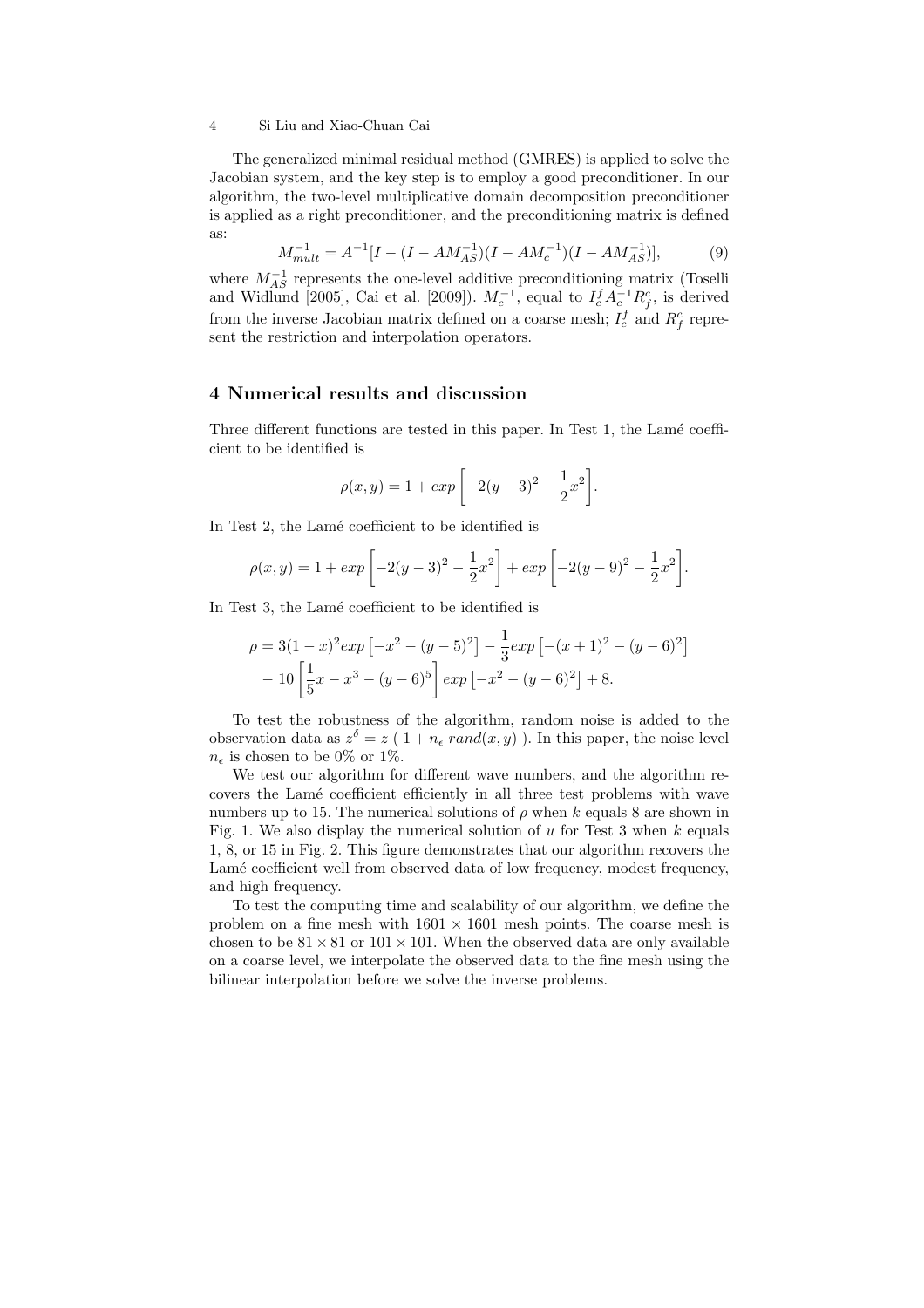

Fig. 1. This figure shows the numerical results of  $\rho$  in Test 1, 2, and 3 (from top to bottom) with wave number  $k$  equal to 8. The left column shows the numerical results of  $\rho$ , and the right column shows the difference between the numerical solutions and the analytic solutions.

The number of Newton iterations, the average number of linear iterations, and the computing time are shown in Table 1 and 2. Since the choice of the coarse mesh only affects the preconditioner, the number of Newton iterations is generally not changed. The number of average linear iterations rises slightly as the number of processors increases. The  $101 \times 101$  coarse mesh provides more information than the  $81 \times 81$  one and improves the preconditioner in our twolevel algorithm, hereby saving almost 50% of the linear iterations. However, the increasing cost on the coarse level dramatically raises the computing cost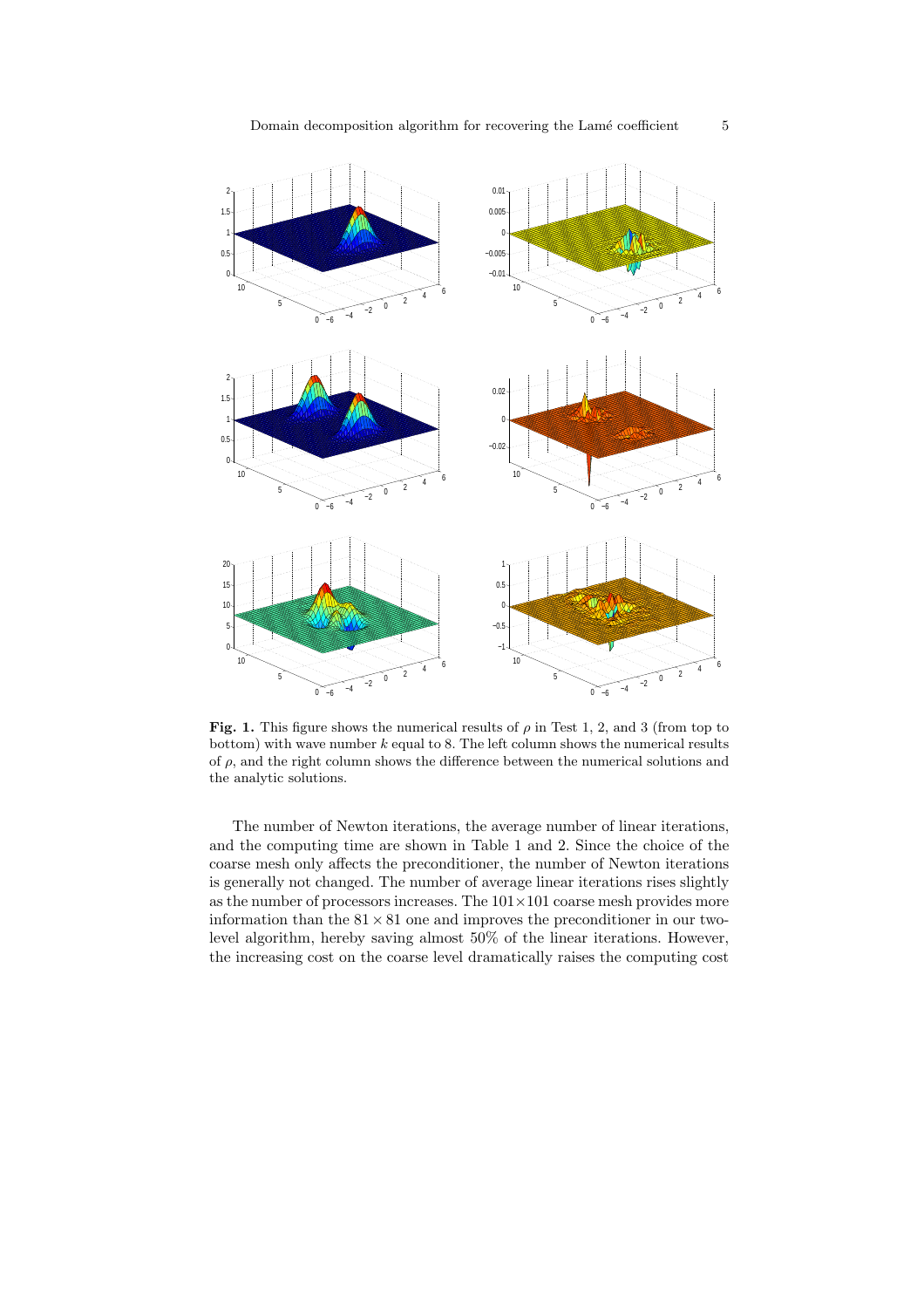

Fig. 2. This figure shows the numerical results of  $u$  in Test 3 for wave number  $k$ equal to 1, 8, and 15 from top to bottom. The left column shows the real part of the numerical solution of  $u$ , and the right column shows the imaginary part of the numerical solution of  $u$ .

per iteration. Therefore, total computing time is not saved and the scalability is worse.

The computing time and the strong scalability of our algorithm are shown in Fig. 3, where the observed data originally come from a  $801 \times 801$  mesh. Linear and super-linear scalability are achieved for up to 400 processors. When the number of processors exceeds 900, we achieve over 75% scalability of the ideal case.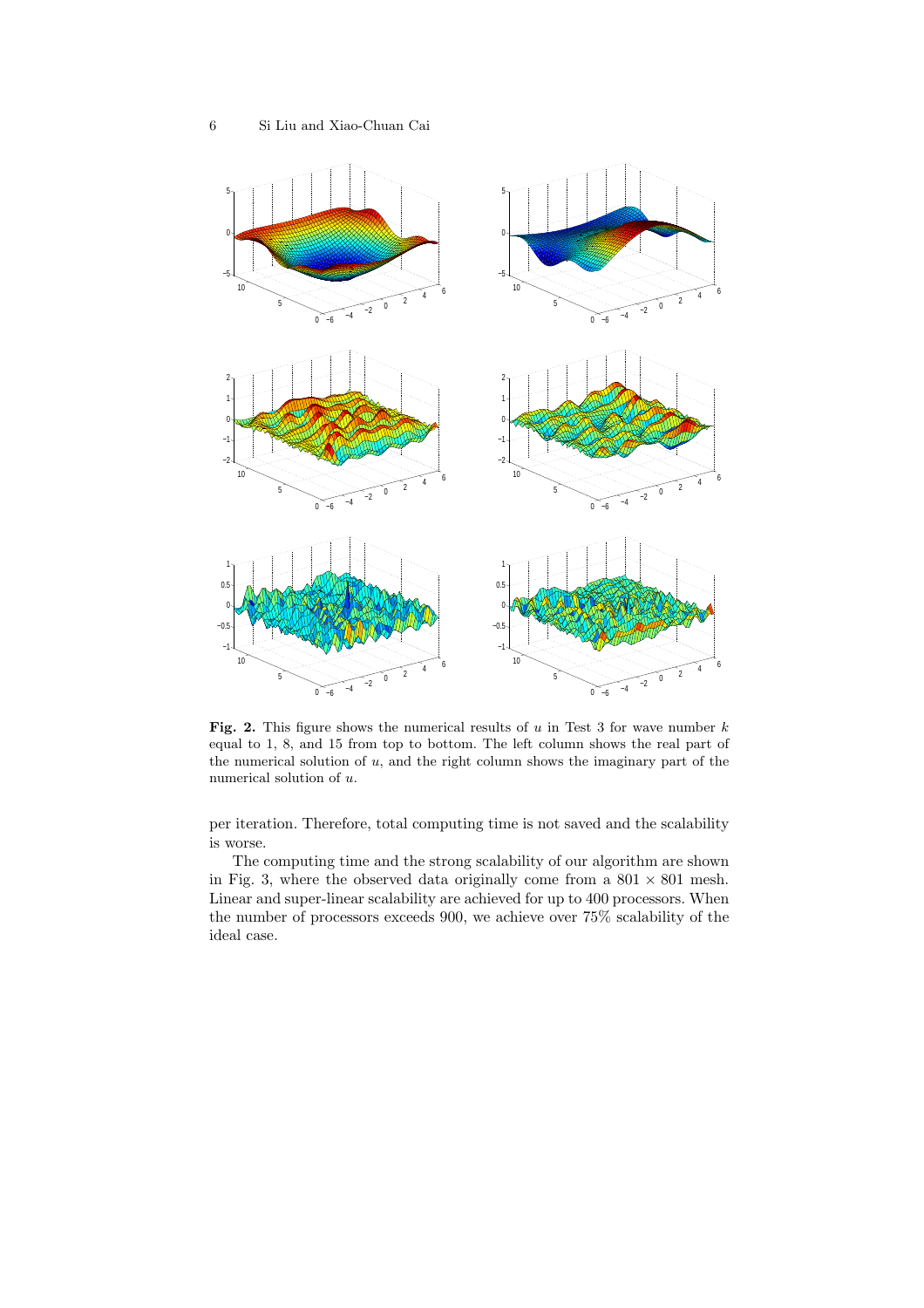| np   |                             | Newton Average Linear Time(s) Newton Average Linear Time(s) |         |                               |      |         |  |
|------|-----------------------------|-------------------------------------------------------------|---------|-------------------------------|------|---------|--|
|      | Coarse mesh: $81 \times 81$ |                                                             |         | Coarse mesh: $101 \times 101$ |      |         |  |
| 100  | 36                          | 81.1                                                        | 18005.3 | 36                            | 40.4 | 11767.5 |  |
| 144  | 36                          | 86.6                                                        | 13756.4 | 36                            | 43.7 | 9715.8  |  |
| 256  | 36                          | 82.1                                                        | 9239.0  | 36                            | 43.8 | 7517.2  |  |
| 400  | 36                          | 88.5                                                        | 6590.4  | 36                            | 44.7 | 4326.1  |  |
| 900  | 36                          | 91.0                                                        | 4219.3  | 36                            | 50.0 | 3390.1  |  |
| 1600 | 36                          | 83.4                                                        | 2276.5  | 36                            | 59.0 | 2742.8  |  |

**Table 1.** The table shows the numerical results of Test 3, when  $\beta$  equals 10<sup>-5</sup> and  $n_{\epsilon}$  equals 0%. The observed data are measured on a 801 × 801 mesh.

**Table 2.** The table shows the numerical results of Test 3, when  $\beta$  equals 10<sup>-5</sup> and  $n_{\epsilon}$  equals 1%. The observed data are measured on a 801  $\times$  801 mesh.

| np   |                             | Newton Average Linear Time(s) Newton Average Linear Time(s) |         |                               |      |         |  |
|------|-----------------------------|-------------------------------------------------------------|---------|-------------------------------|------|---------|--|
|      | Coarse mesh: $81 \times 81$ |                                                             |         | Coarse mesh: $101 \times 101$ |      |         |  |
| 100  | 38                          | 74.2                                                        | 17730.9 | 38                            | 39.0 | 12077.8 |  |
| 144  | 38                          | 68.9                                                        | 12014.1 | 38                            | 39.6 | 9856.3  |  |
| 256  | 38                          | 70.3                                                        | 8573.7  | 38                            | 41.7 | 7664.3  |  |
| 400  | 38                          | 77.8                                                        | 6245.4  | 38                            | 43.0 | 4449.3  |  |
| 900  | 38                          | 72.8                                                        | 3697.6  | 38                            | 47.4 | 3453.4  |  |
| 1600 | 38                          | 71.2                                                        | 2137.4  | 38                            | 52.5 | 2679.8  |  |

# 5 Concluding remarks

In this paper, a two-level multiplicative domain decomposition algorithm is developed to solve this inverse problem of recovering the Lamé coefficient, which is usually difficult, expensive, and noise-sensitive. The algorithm can solve the inverse problem accurately and efficiently, when the observed data have random noise or are only available on a coarse mesh. The algorithm is fairly scalable considering the linear and nonlinear iteration numbers. Relatively scalable computing time is observed on supercomputers with up to 1600 processors.

### References

- Xiao-Chuan Cai, Si Liu, and Jun Zou. Parallel overlapping domain decomposition methods for coupled inverse elliptic problems. Commun. Appl. Math. Comput. Sci., 4:1–26, 2009.
- Stefan Catheline, Mickael Tanter, Francois Wu, and Mathias Fink. Diffraction field of a low frequency vibrator in soft tissues using transient elastography. Ultrasonics, Ferroelectrics and Frequency Control, IEEE Transactions, 46 (4):1013–1019, 1999.